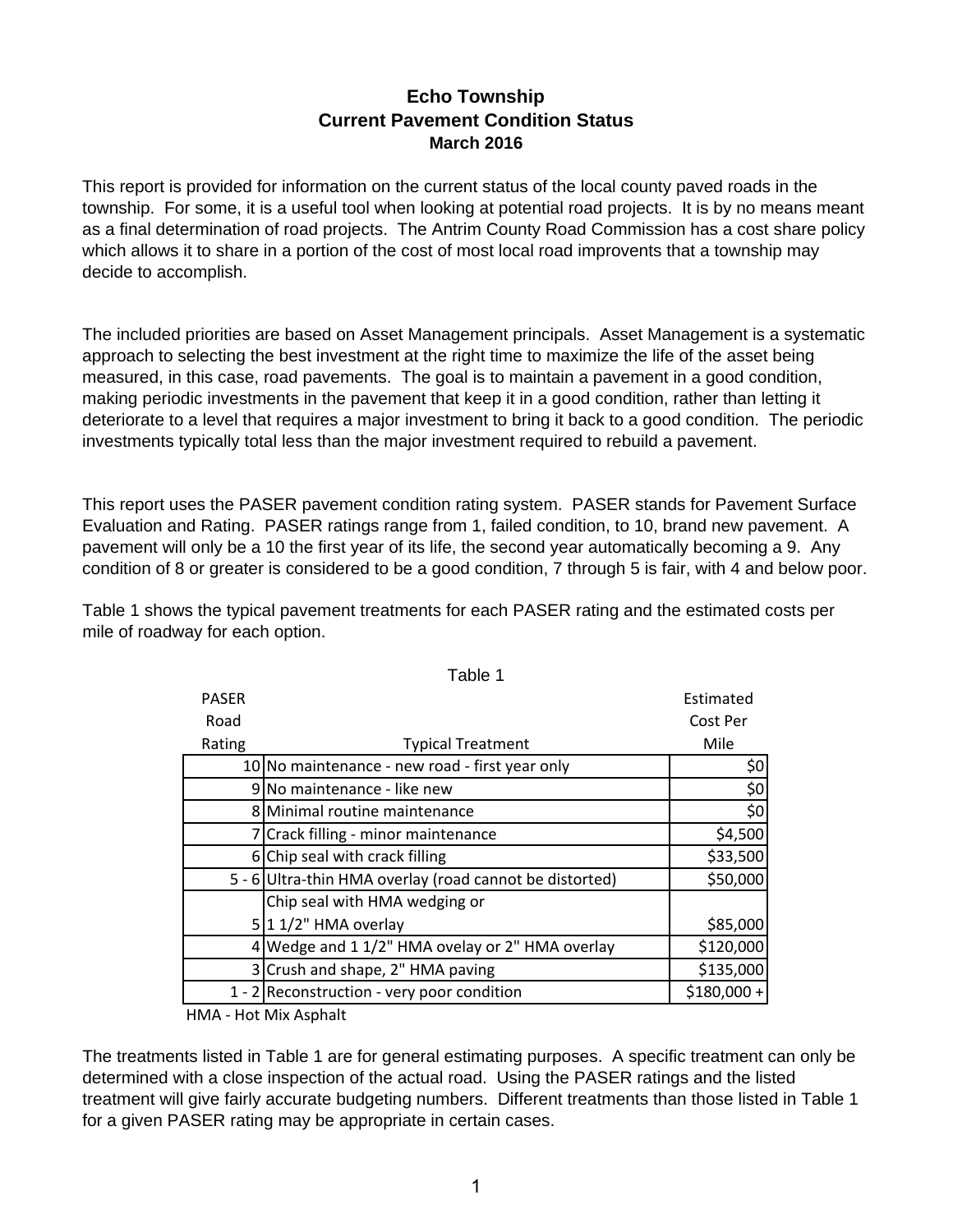A hot mix asphalt (HMA) pavement will typically last from 15 to 20 years. At that point, it is usually beyond a preservation treatment and requires a major investment. Good pavement management would involve less expensive treatments earlier in the life of the pavement in order to extend the useful life. A variety of treatments and repairs are listed in this report. An emphasis is placed on early preventive maintenance treatments as suggested by the principals of asset management.

Table 2 shows the most current PASER ratings for all local county roads in the township along with the termini and length for each segment rated. Also included is the age of the pavement. The Last PM column shows the year that a preventive maintenance treatment was applied. This is typically something less than two inches of HMA and other treatments such as a chip seal. All roads were last rated in late 2014.

 $T$ able 2

|              |                       | ι αυισ ∠          |                    |         |                |      |
|--------------|-----------------------|-------------------|--------------------|---------|----------------|------|
| <b>PASER</b> |                       |                   |                    | Length  |                | Last |
| Rating       | Road Name             | From              | To                 | (miles) | Age            | PM   |
|              | 10 Graham Rd          | Vance             | end of pavement    | 0.313   | 1              |      |
|              | 9 Vermeersch Rd       | Old State         | end of pavement    | 0.057   | $\overline{2}$ |      |
|              | 9 Scofield Rd         | Vance             | project split      | 0.93    | 3              |      |
|              | 9 Vance Rd            | Graham            | project split      | 0.168   | 4              |      |
|              | 9 Graham Rd           | Scofield          | Vance              | 0.444   | 4              |      |
|              | 9 Scofield Rd         | project split     | Graham             | 0.252   | 4              |      |
|              | 8 Vance Rd            | project split     | project split      | 0.178   | 4              |      |
|              | 8 Vance Rd            | project split     | project split      | 0.7     | 5              |      |
|              | 8 Scofield Rd         | Dingman School    | Vance              | 0.509   | 6              |      |
|              | 8 Bartholomew Rd      | M 66              | end of pavement    | 0.496   | 7              |      |
|              | 8 McKinney Rd *       | <b>Twp Line</b>   | end of road        | 1.026   | 9              |      |
|              | 8 Muckle Rd *         | end of pavement   | end of pavement    | 0.188   | 10             |      |
|              | 8 Graham Rd           | Vance             | Graham             | 0.032   | 11             |      |
|              | 8 Vance Rd            | end of pavement   | Graham             | 0.594   | 11             |      |
|              | 8 Garner Rd           | Mt Bliss          | <b>Twp Line</b>    | 0.222   | 20             | 2012 |
|              | 7 Wilson Rd           | Old State         | end of road        | 1.46    | 10             |      |
|              | 7 Muckle Rd *         | Old State         | <b>Bunker Hill</b> | 1.842   | 14             |      |
|              | 7 Lewis Rd            | Finkton           | Kidder             | 1.714   | 16             |      |
|              | 6 Skinkle Rd          | <b>Twp Line</b>   | Old State          | 2.297   | 21             |      |
|              | 4 Finkton Rd          | Old State         | Lewis              | 0.509   | 28             |      |
|              | 4 Finkton Rd          | Lewis             | 510' NW of Lewis   | 0.097   | 28             |      |
|              | 4 Finkton Rd          | 1810' NW of Lewis | Kidder             | 0.819   | 28             |      |
|              | 4 Graham Rd           | Scofield          | Schroeder          | 0.538   | 30             |      |
|              | 4 Schroeder Rd        | Graham            | top of hill        | 1.185   | 30             |      |
|              | 3 Schroeder Rd        | top of hill       | Kidder             | 0.177   | 31             |      |
|              | 2 Finkton Rd          | 510' NW of Lewis  | 1810' NW of Lewis  | 0.246   | 28             |      |
|              | 2 Vance Rd            | project split     | Kidder             | 0.638   | ?              |      |
|              | * township line roads | (age as of 2016)  | Total              | 17.631  |                |      |

These are the latest pavement condition ratings and will change over time as the pavement ages and deteriorates. A suggested fix may not be the appropriate fix the following year depending on the rate of deterioration. Repair costs are current estimates and will increase with inflation every year.

The township spent an average of \$57,700 per year over the last five years. A 1 mil road millage is levied by the township which generates approximately \$33,000. Based on these amounts, a suggested road improvement / pavement maintenance strategy is presented for the next five years.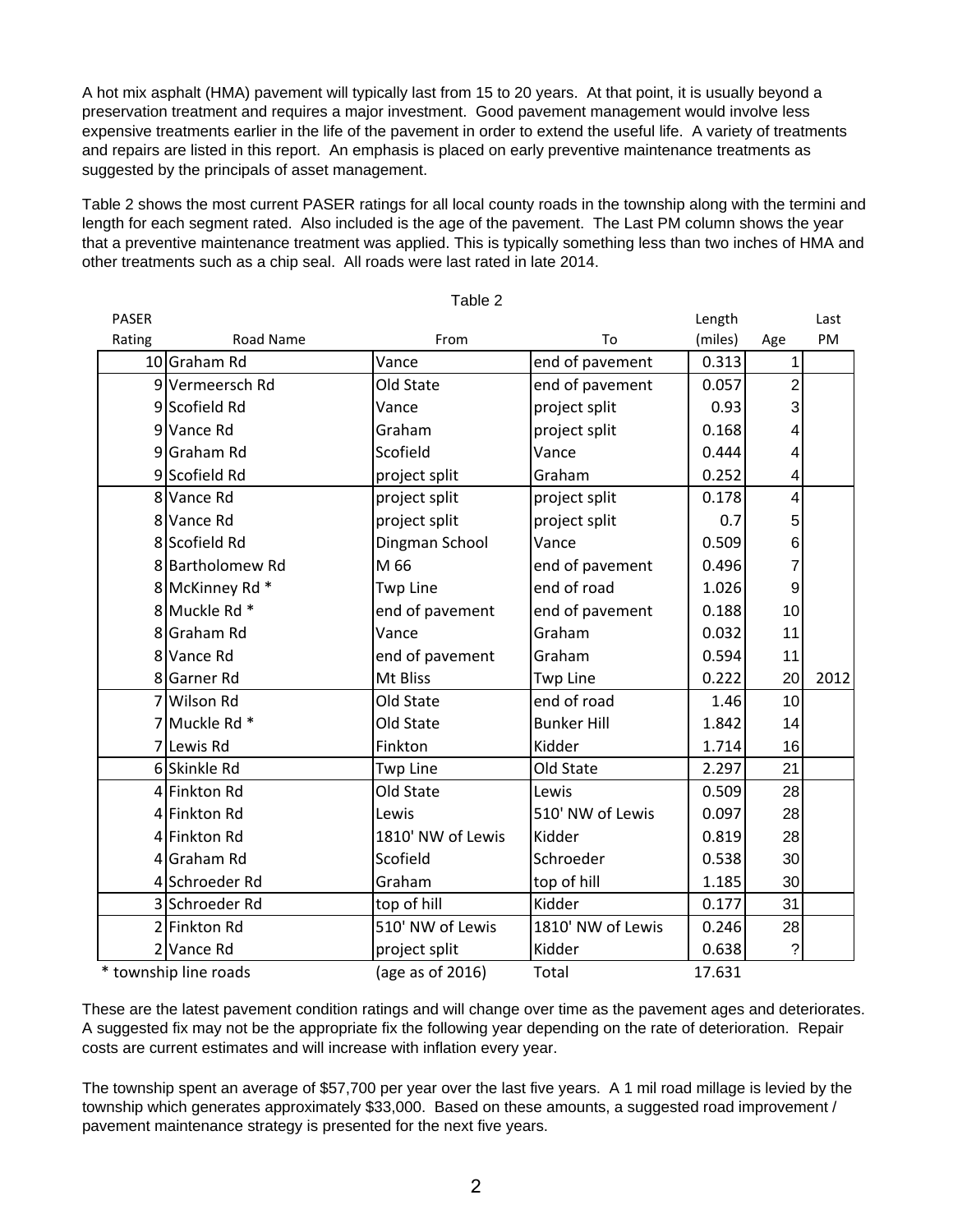## Five Year Suggested Pavement Work Priorities

## **2016 Suggested Priorities**

| Cost per | Number of |                          | Township |                        |                          |
|----------|-----------|--------------------------|----------|------------------------|--------------------------|
| Mile     | Miles     | <b>Total Cost</b>        | Share    | Selected Roads (miles) | Suggested Repair         |
| \$33,500 | 2.297     | \$76,950                 | \$69.255 | Skinkle Rd             | crack fill and chip seal |
|          |           | \$ 0 I                   | \$0      |                        |                          |
|          |           | Total township share $=$ | \$69,255 |                        |                          |

#### **2017 Suggested Priorities**

| Cost per | Number of |                          | <b>Township</b> |                        |                  |
|----------|-----------|--------------------------|-----------------|------------------------|------------------|
| Mile     | Miles     | <b>Total Cost</b>        | Share           | Selected Roads (miles) | Suggested Repair |
|          |           | \$01                     | \$0             |                        |                  |
|          |           | \$ OI                    | \$0             |                        |                  |
|          |           | Total township share $=$ | \$0             |                        |                  |

#### **2018 Suggested Priorities**

| Cost per | Number of    |                          | Township |                        |                  |
|----------|--------------|--------------------------|----------|------------------------|------------------|
| Mile     | <b>Miles</b> | <b>Total Cost</b>        | Share    | Selected Roads (miles) | Suggested Repair |
|          |              | \$ OI                    | \$ OI    |                        |                  |
|          |              | s ol                     | \$ 0 I   |                        |                  |
|          |              | Total township share $=$ | \$0      |                        |                  |

#### **2019 Suggested Priorities**

| Cost per  | Number of |                                   | Township |                        |                    |
|-----------|-----------|-----------------------------------|----------|------------------------|--------------------|
| Mile      | Miles     | <b>Total Cost</b>                 | Share    | Selected Roads (miles) | Suggested Repair   |
| \$123,000 |           | 1.900 \, \$ 233,700 \, \$ 210,330 |          | Schroeder/Graham       | 2 inch HMA overlay |
|           |           | s ol                              | \$ OI    |                        |                    |
|           |           | Total township share = $$210,330$ |          |                        |                    |

#### **2020 Suggested Priorities**

| Cost per | Number of    |                          | <b>Township</b> |                        |                  |
|----------|--------------|--------------------------|-----------------|------------------------|------------------|
| Mile     | <b>Miles</b> | <b>Total Cost</b>        | Share           | Selected Roads (miles) | Suggested Repair |
|          |              | s ol                     | s ol            |                        |                  |
|          |              | \$0                      | \$ 0 I          |                        |                  |
|          |              | Total township share $=$ | \$0             |                        |                  |

|       | 5 year cost summary |                |
|-------|---------------------|----------------|
| 2016  | \$69,255            | Annual average |
| 2017  | \$0                 | \$34.627       |
| 2018  | \$0                 | \$23,085       |
| 2019  | \$210,330           | \$69,896       |
| 2020  | \$ 0                | \$55,917       |
|       |                     |                |
| Total | \$279.585           |                |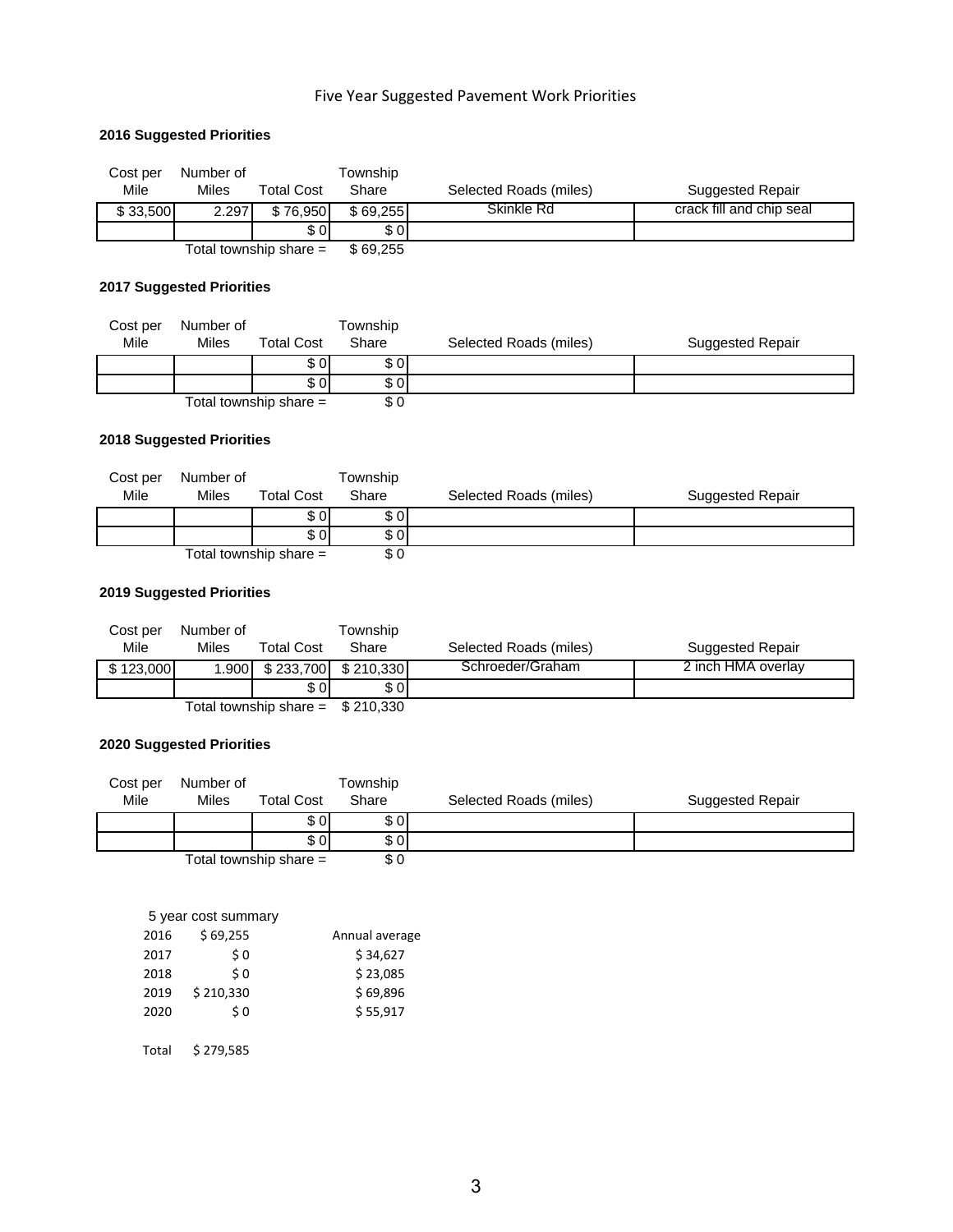Table 3 below shows other work that should be done but is not addressed in the suggested five year plan due to lack of funding. This is based on current costs and will certainly increase with time. Also, these roads will continue to deteriorate and in the future will require costlier work.

|                | Current      |                          |               |          |    |            |
|----------------|--------------|--------------------------|---------------|----------|----|------------|
|                | <b>PASER</b> |                          | Current cost  | Number   |    |            |
| Selected roads | rating       | <b>Suggested Repair</b>  | per Mile      | of miles |    | Total cost |
| Wilson         | 7            | crack fill and chip seal | \$<br>33,500  | 1.460    | \$ | 48,910     |
| Muckle         | 7            | crack fill and chip seal | \$<br>33,500  | 1.842    | \$ | 61,707     |
| Lewis          | 7            | crack fill and chip seal | \$<br>33,500  | 1.714    | \$ | 57,419     |
| Finkton        | 4            | 2 inch hot mix overlay   | \$<br>120,000 | 1.425    | \$ | 171,000    |
| Finkton        | 2            | reconstruct              | \$<br>180,000 | 0.246    | \$ | 44,280     |
| Vance          | 2            | reconstruct              | \$<br>180,000 | 0.638    | \$ | 114,840    |
|                |              |                          |               |          |    |            |
|                |              |                          | Totals        | 7.325    | Ś  | 498,156    |

| able |  |
|------|--|
|------|--|

The graph on page 5 shows pavement condition trends from 2010 to 2014. The numbers represent centerline miles. Most local county roads within the township are rated fair and good but a significant number, 4.2 miles are rated poor. This graph also shows the change in each category and indicates a significant shift from good to fair with about 0.7 mile deteriorating to poor.

The graph on page 6 shows the change between good, fair and poor from 2010 to 2014. Please note that this graph is in lane miles, or double the centerline miles. This graph shows that almost 3 miles (6 lane miles) of road were improved between 2010 and 2014 yet 8 miles (16 lane miles) deteriorated. This is not a good trend and only shows that more work needs to be done to keep from further deterioration.

Page 7 is a map of all roads in the township, including county primary and state trunkline roads. The condition of all paved roads is indicated by the red, yellow and green which is poor, fair and good respectively. The roads indicated in grey are gravel, black are seasonal (not snowplowed) roads and the white are private roads.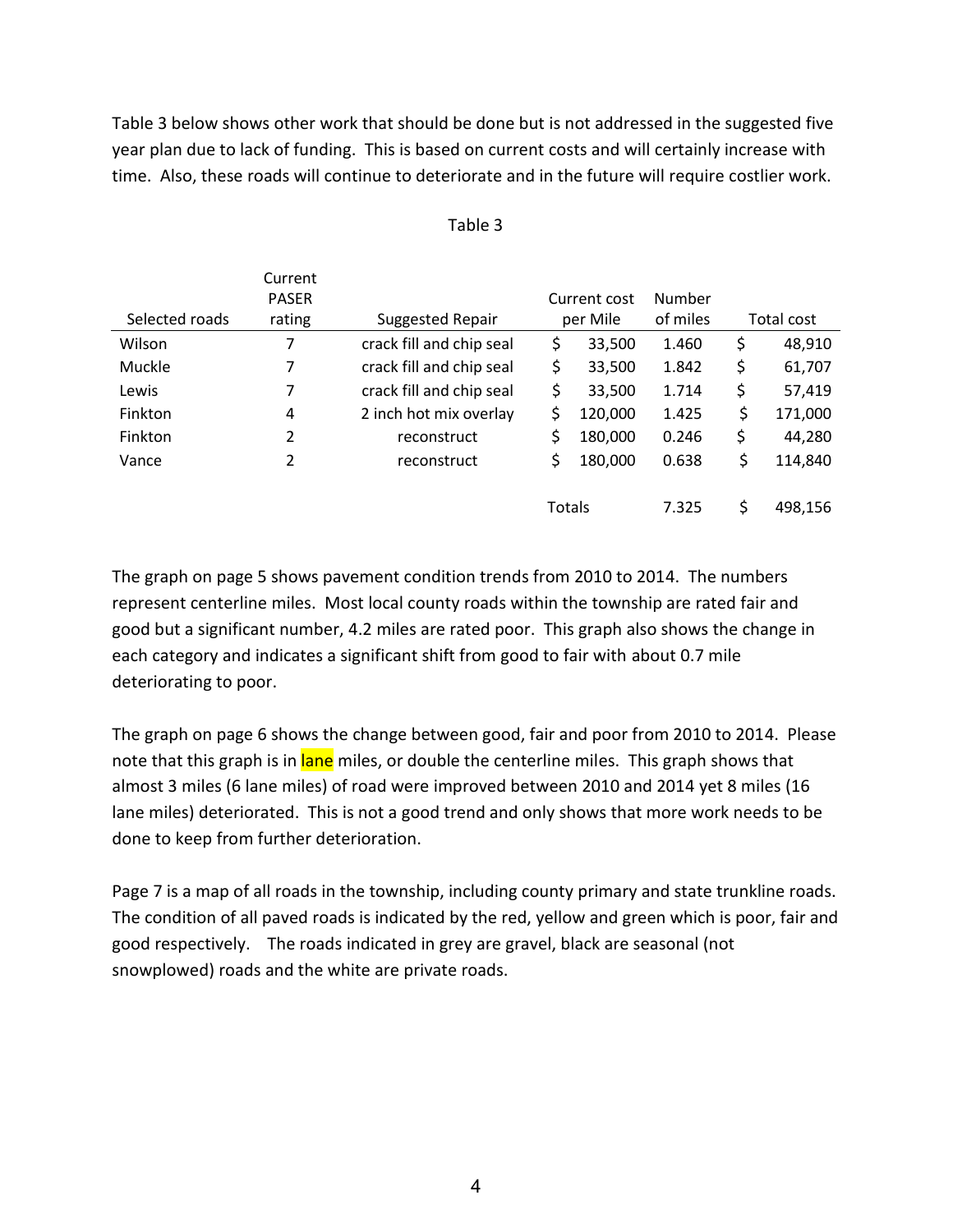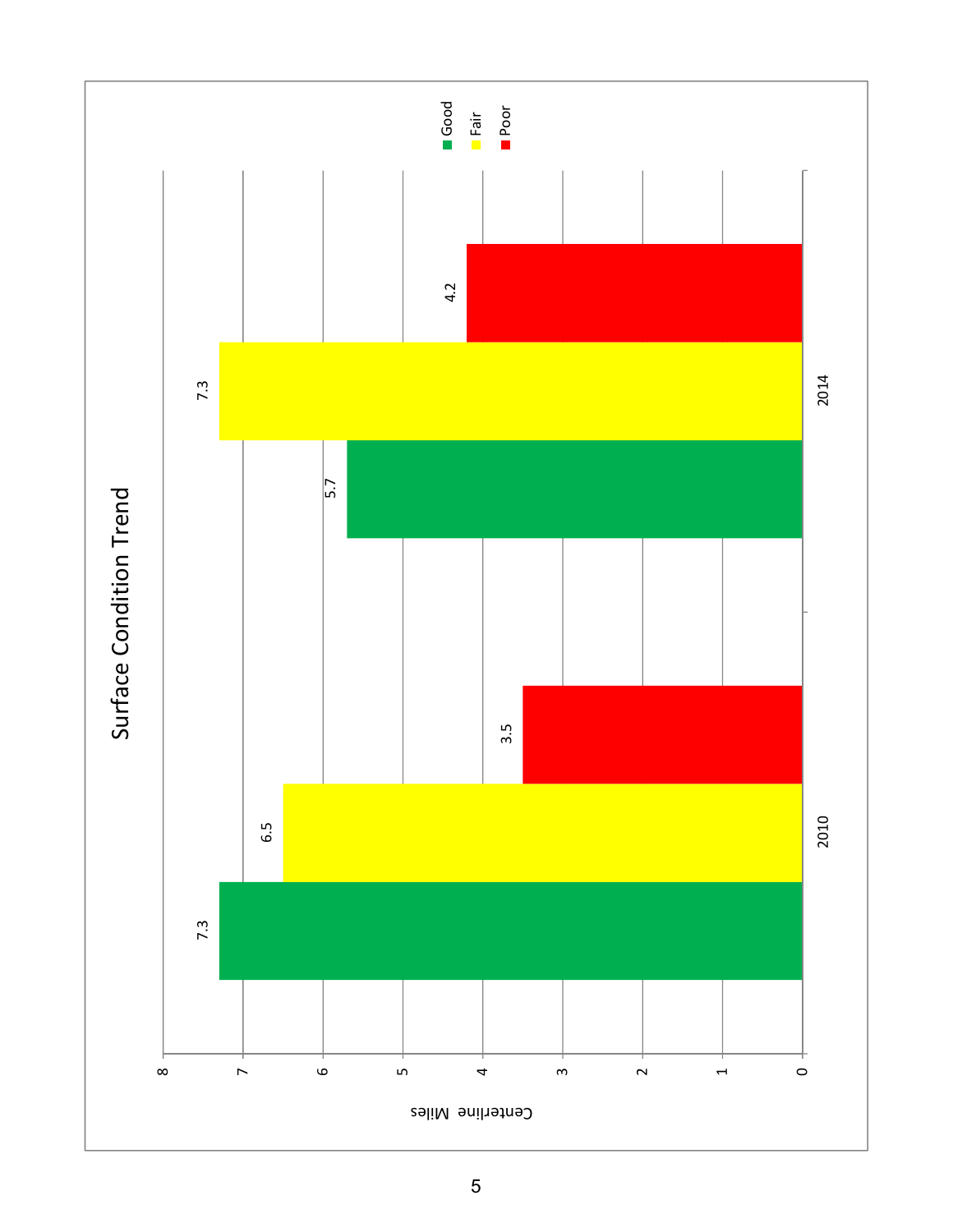